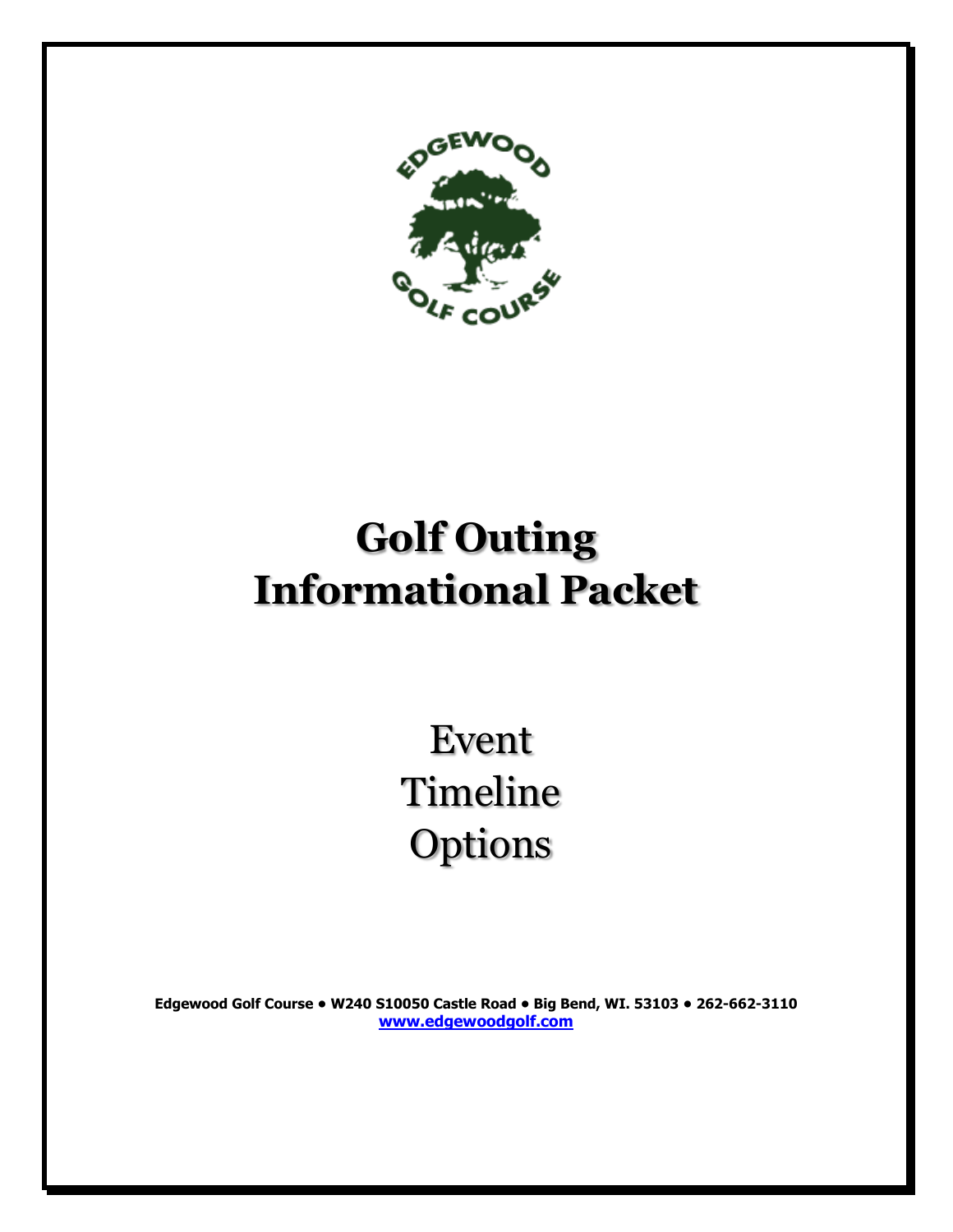## **Event**

A golf outing should be more than just a "reserved" group of tee times; it should be something your participants will remember. Just by booking your event at Edgewood Golf Course, you are one step closer towards that memorable event.

Your group outing includes the following at no additional charge:

- Access to 36 holes of championship golf
- Custom Outing website
- LIVE SCORING
- Customized cart signs
- Customized scorecards
- Registration area
- Hole contest markers placed on course and picked up by our staff
- Access to one of our THREE group areas (if available)
- Escorts to your starting hole for a shotgun
- Any additional signage you might have can be placed on course and picked up by our staff

#### If your group has any special requests please do not hesitate to ask. Edgewood Golf Course will make every effort to accommodate your needs.

Please review your contract and timeline on the following TWO pages.

The staff at Edgewood Golf Course looks forward to working with you and your group outing!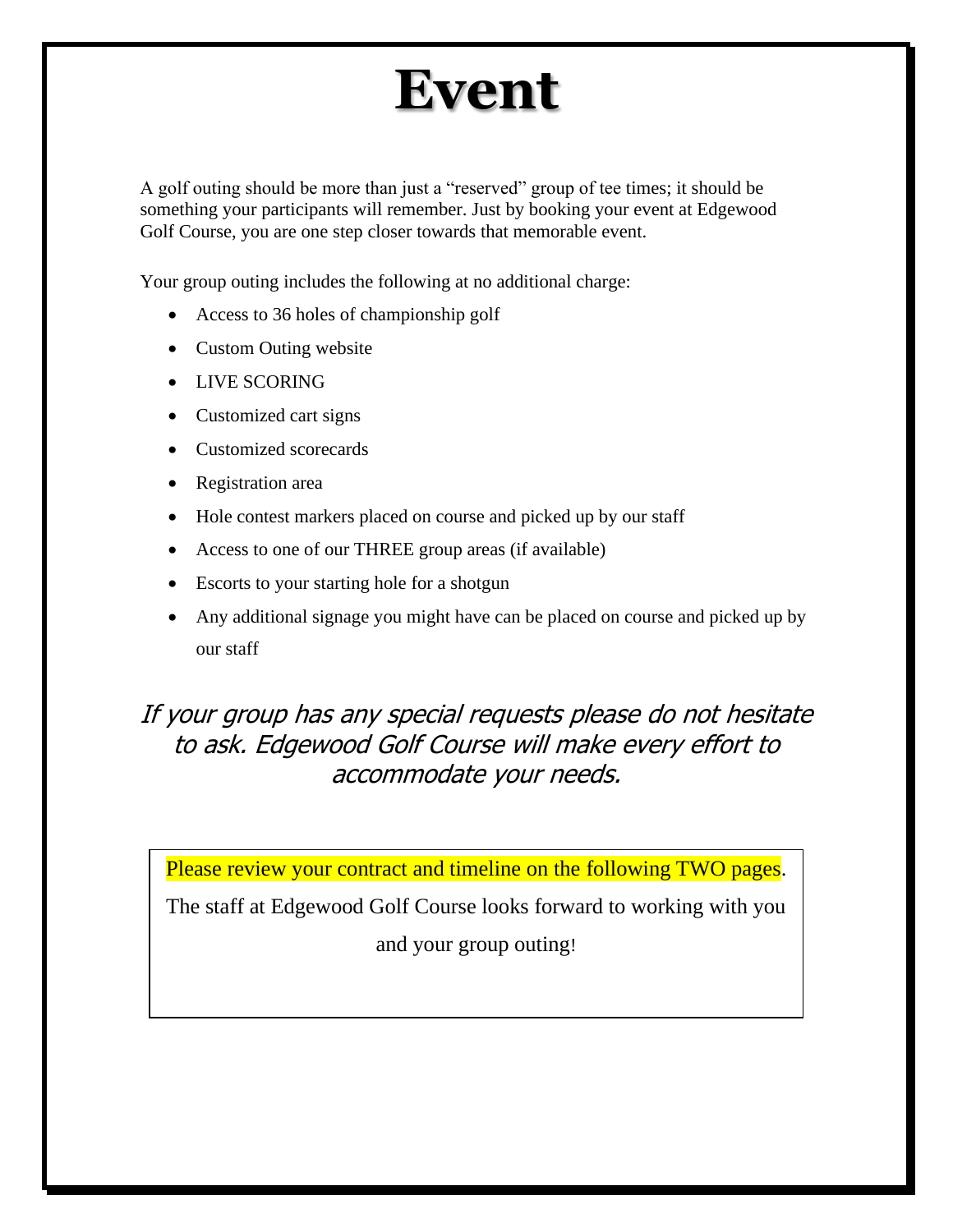

**All Outing Pricing includes 5% Sales Tax**

**If you are a TAX EXEMPT Organization please provide Tax Exempt Number on Outing Contract.**

| <b>Weekday Tee Times</b>                                     | \$45.00 |  |
|--------------------------------------------------------------|---------|--|
| Weekday Shotgun Start                                        | \$47.00 |  |
| 9 Hole Tee Times                                             | \$27.00 |  |
| Weekend Tee Times (After 9:00 a.m.)                          | \$57.00 |  |
| Weekend 8 a.m. Shotgun Start                                 | \$57.00 |  |
| Weekend 1:30 p.m. Shotgun Start $*$                          | \$59.00 |  |
| *Minimum number of golfers for a p.m. Shotgun is 132 golfers |         |  |

9 Hole Tee Times (After noon) \$30.00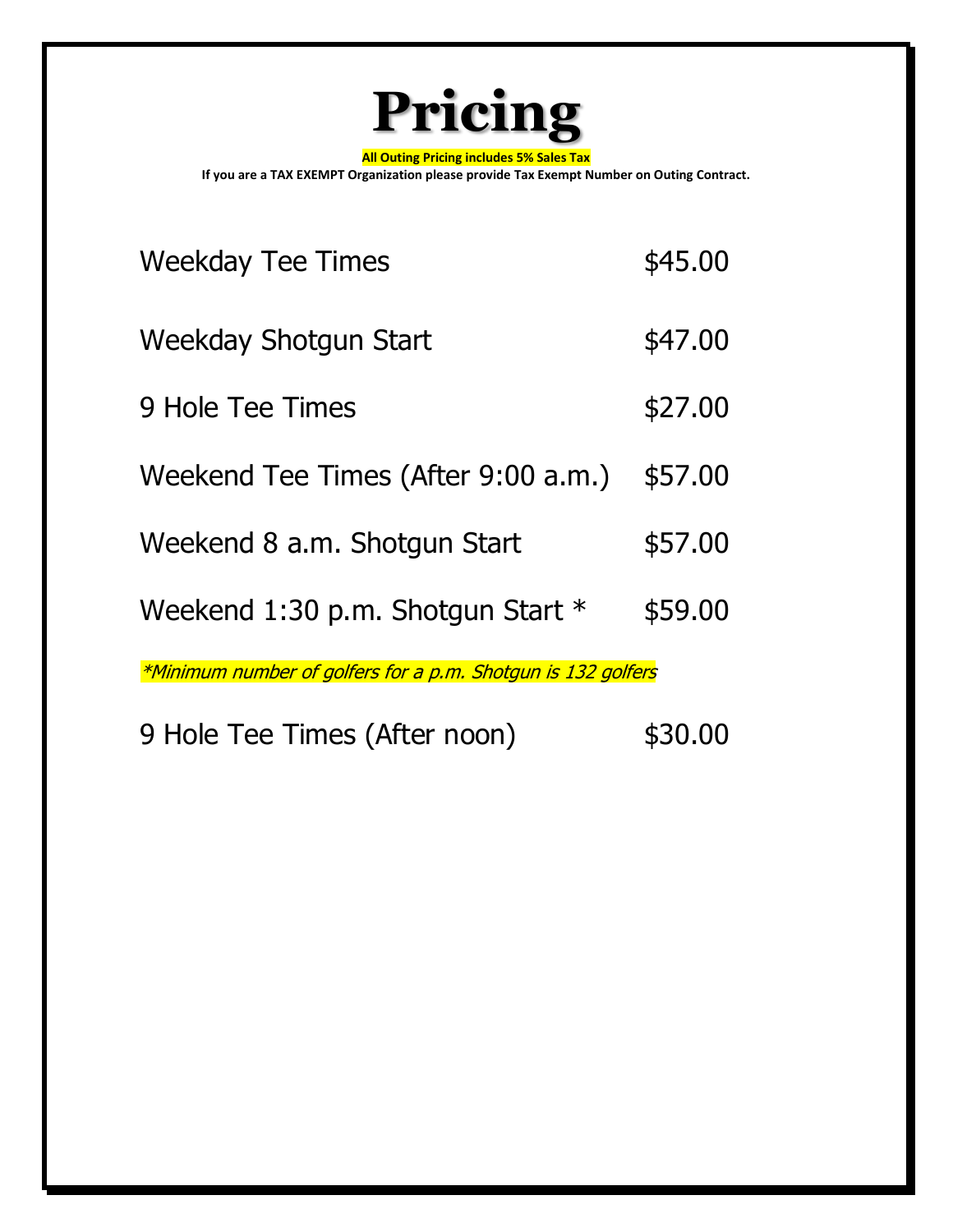## **Timeline**

The staff at Edgewood Golf Course believes that a *GREAT* event begins and ends with communication. The timeline below has been designed to assist you with your event. The diagram details the steps/deadlines that you should be aware of during the event planning stage.

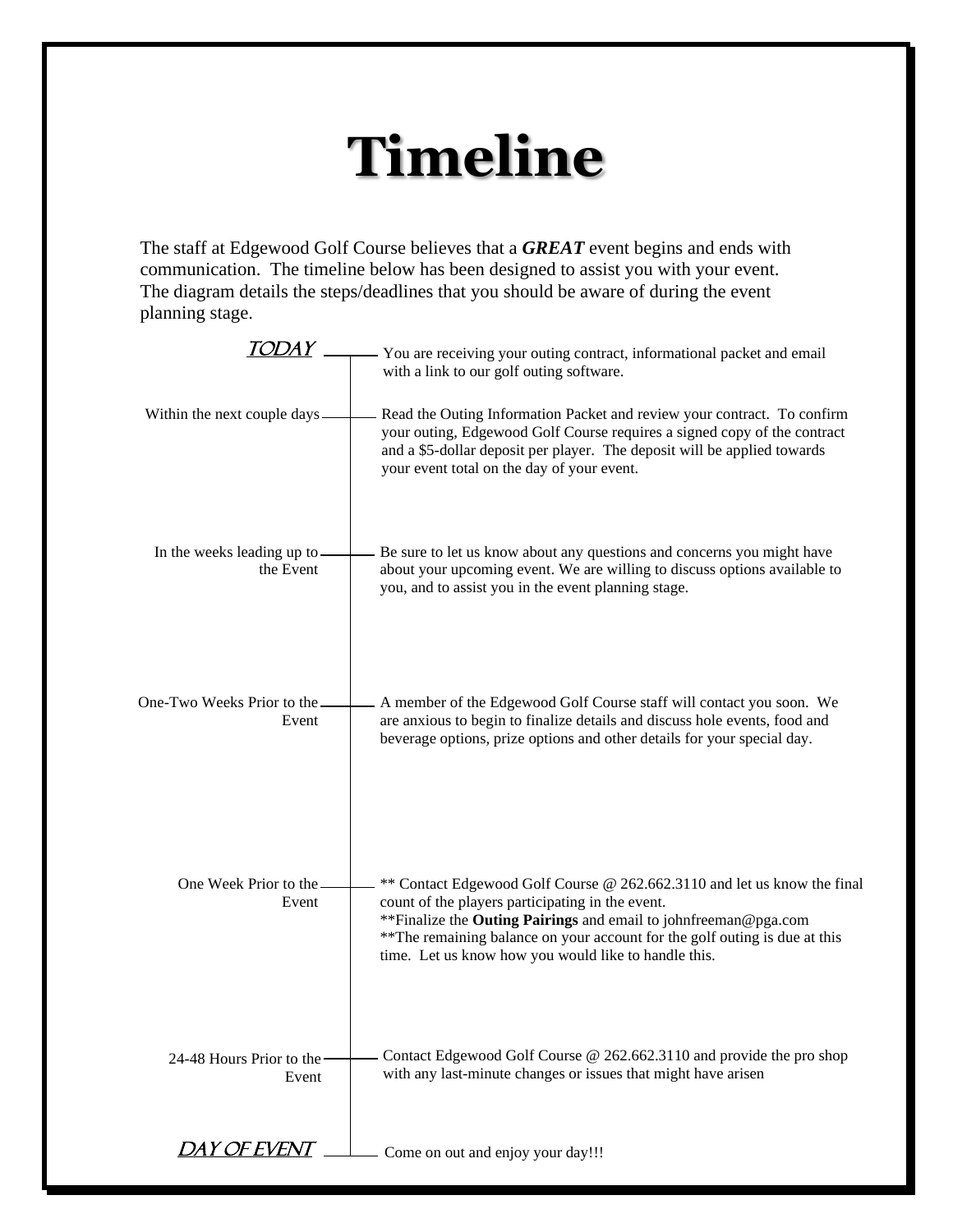## **Options**

One of the great aspects of hosting your event at Edgewood Golf Course is the variety of "extras" that are available to you. Below is a list of options that are available to all of the golf outings at Edgewood. Peruse the list, and please let us know if you have any questions or would like to add any of these "extras" to your golf event.

#### Golf Extras

| ** Purchase Edgewood Gift Cards as Prizes for the event. | Any Denomination |
|----------------------------------------------------------|------------------|
|                                                          |                  |

#### Edgewood Food and Beverage Extras

| Drink Ticket: Used for 12 Ounce Beer or Non-alcoholic Beverages   | \$4.00 (Plus Gratuity) |
|-------------------------------------------------------------------|------------------------|
| Drink Ticket: Used for 16 Ounce Beer                              | \$5.50 (Plus Gratuity) |
| Drink Ticket: Call Mixed Drinks                                   | \$6.00 (Plus Gratuity) |
| Food Ticket: Choice of Brat, Hot Dog, or Polish                   | \$4.50 (Plus Gratuity) |
|                                                                   |                        |
| Lunch Ticket; Choice of Brat, Hot Dog, or Polish plus chips and a | \$7.75 (Plus Gratuity) |
| soda                                                              |                        |
|                                                                   |                        |
|                                                                   |                        |
| 1/4 Barrel Domestic Beer                                          | \$170                  |
|                                                                   |                        |
| $\frac{1}{2}$ Barrel Domestic Beer                                | \$330                  |

If you are considering catering options for your outing, Edgewood Golf Course allows any licensed caterers.

If want the highest quality catering company at the best price, we suggest you start by contacting **Matty's Bar, Grille and Catering**.

> 14460 West College Avenue New Berlin, WI 53151 Tel: 414.427.3838 Fax: 414.427.3839 Email: [matty@mattysbar.com](mailto:matty@mattysbar.com)